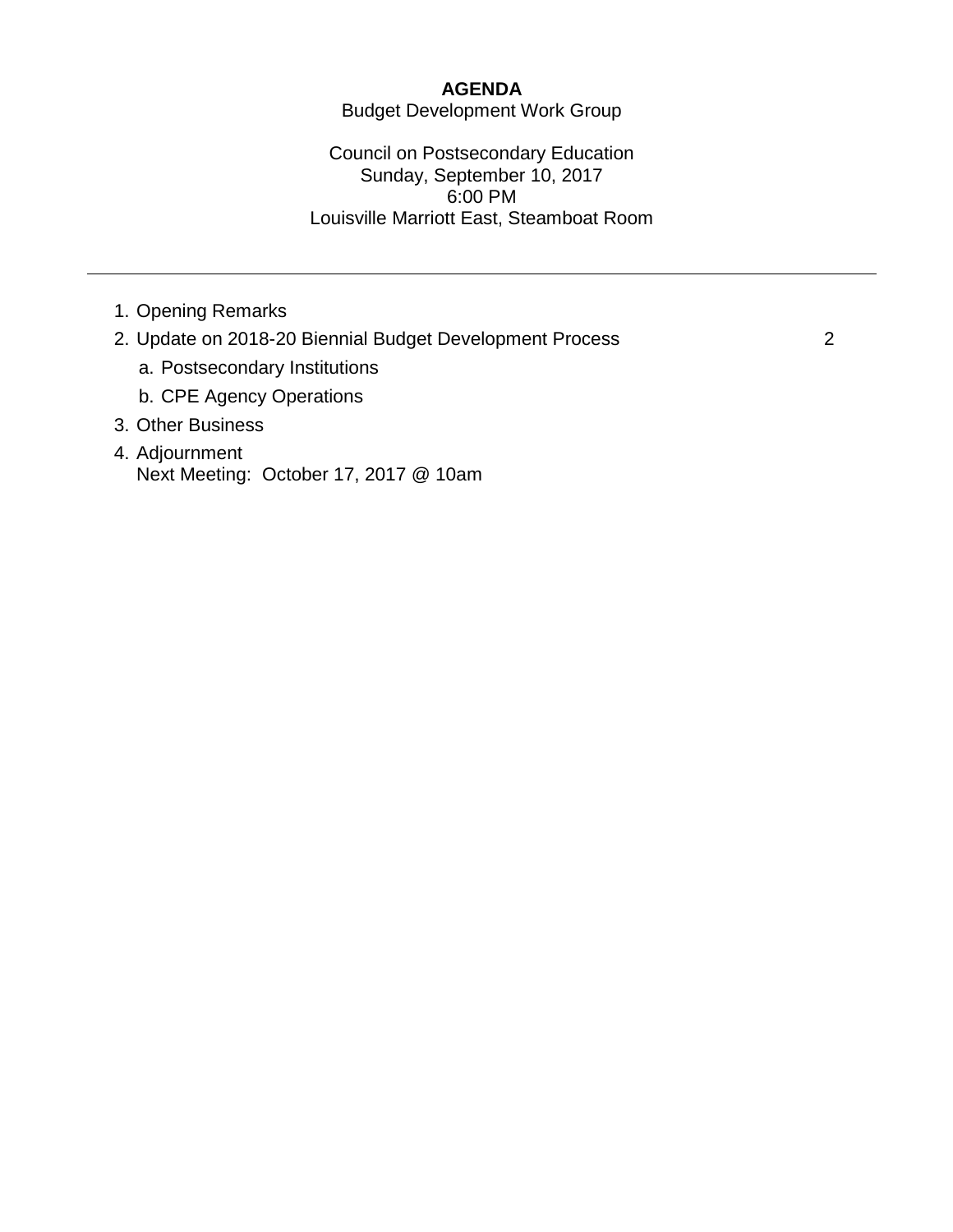

#### 2018-20 Biennial Budget Development Process

Budget Development Work Group Meeting September 10, 2017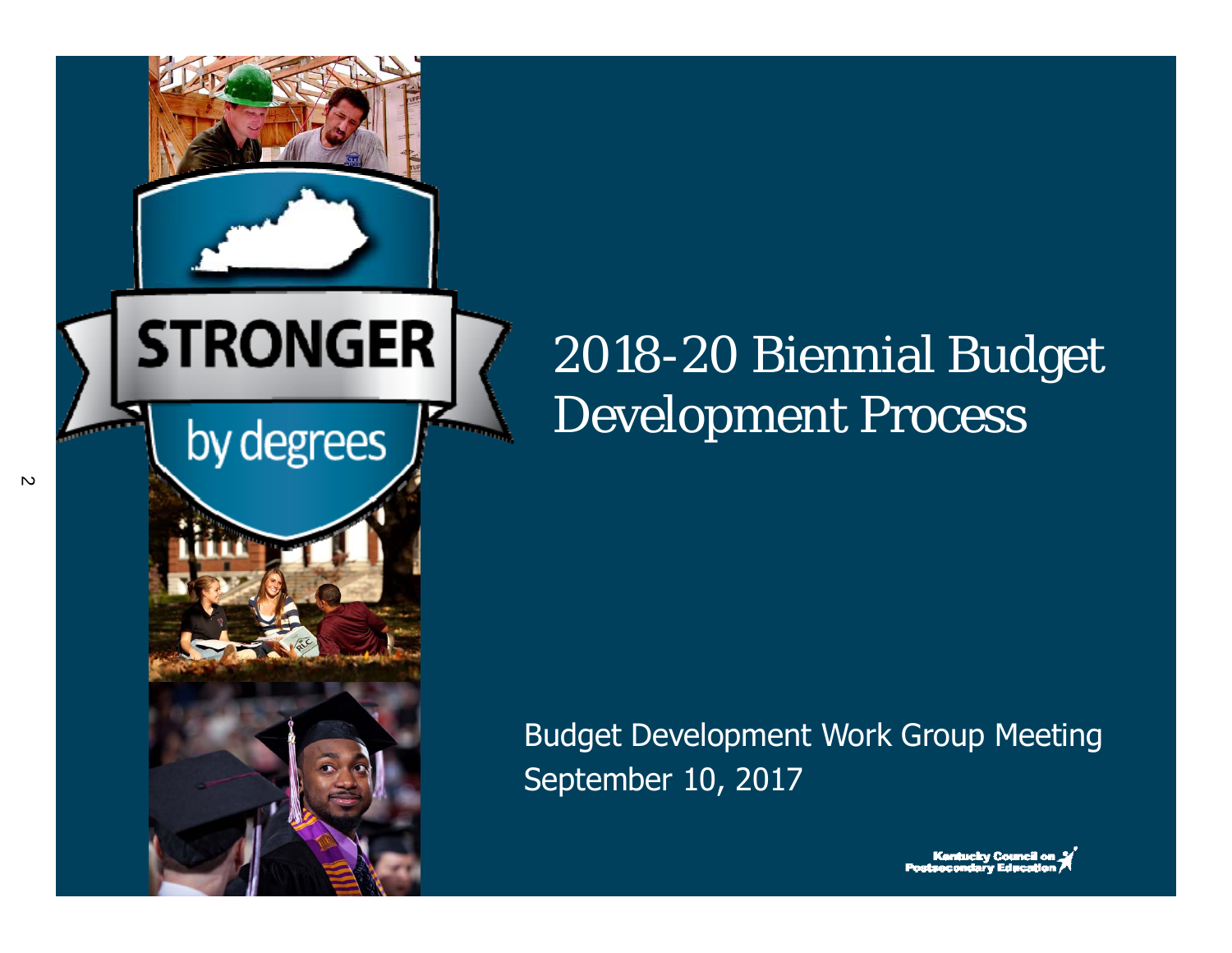#### **Overview**

- 1) Postsecondary Institutions
	- a) Operating Funds
	- b) Trust Funds
	- c) Special Initiatives
	- d) Capital Projects
- 2) Council on Postsecondary Education
	- a) Operating Funds
	- b) Capital Projects



 $\omega$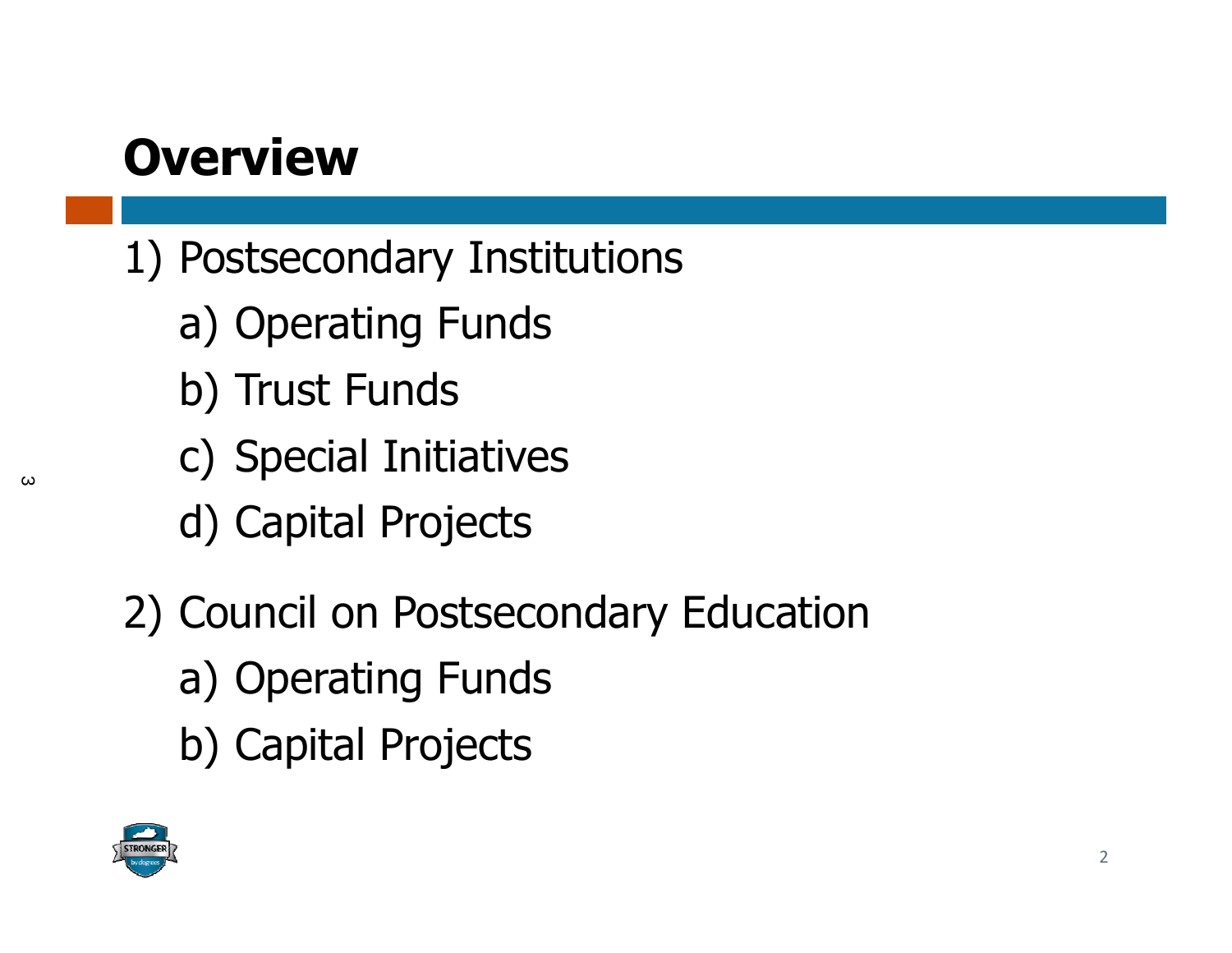



#### **Postsecondary Institution Funding Components**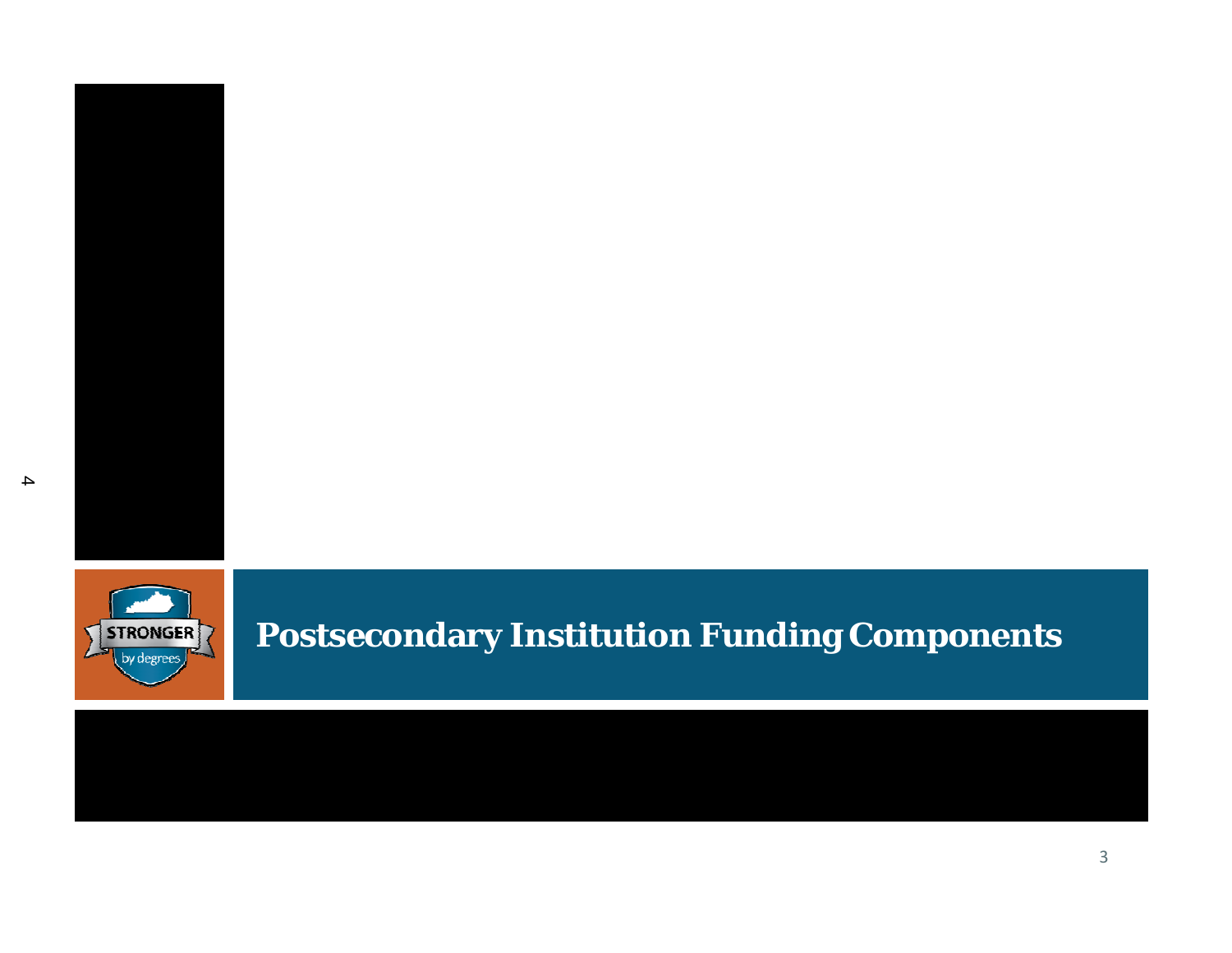## **Operating Funds**

#### $\rightarrow$  Campus Input Summary:

- Seven institutions support additional appropriations for Performance Funding (UK, UofL, EKU, KSU, NKU, WKU, KCTCS)
- Two institutions believe the state should focus on priorities other than performance (MoSU, MuSU)
- Five institutions support an inflationary increase for Mandated Programs, which are excluded from the funding model (UK, EKU, KSU, MoSU, KCTCS)
- Three institutions offered tentative support, but said funding for mandated programs was not a high priority for their institution (UofL, MuSU, WKU)



ር ከ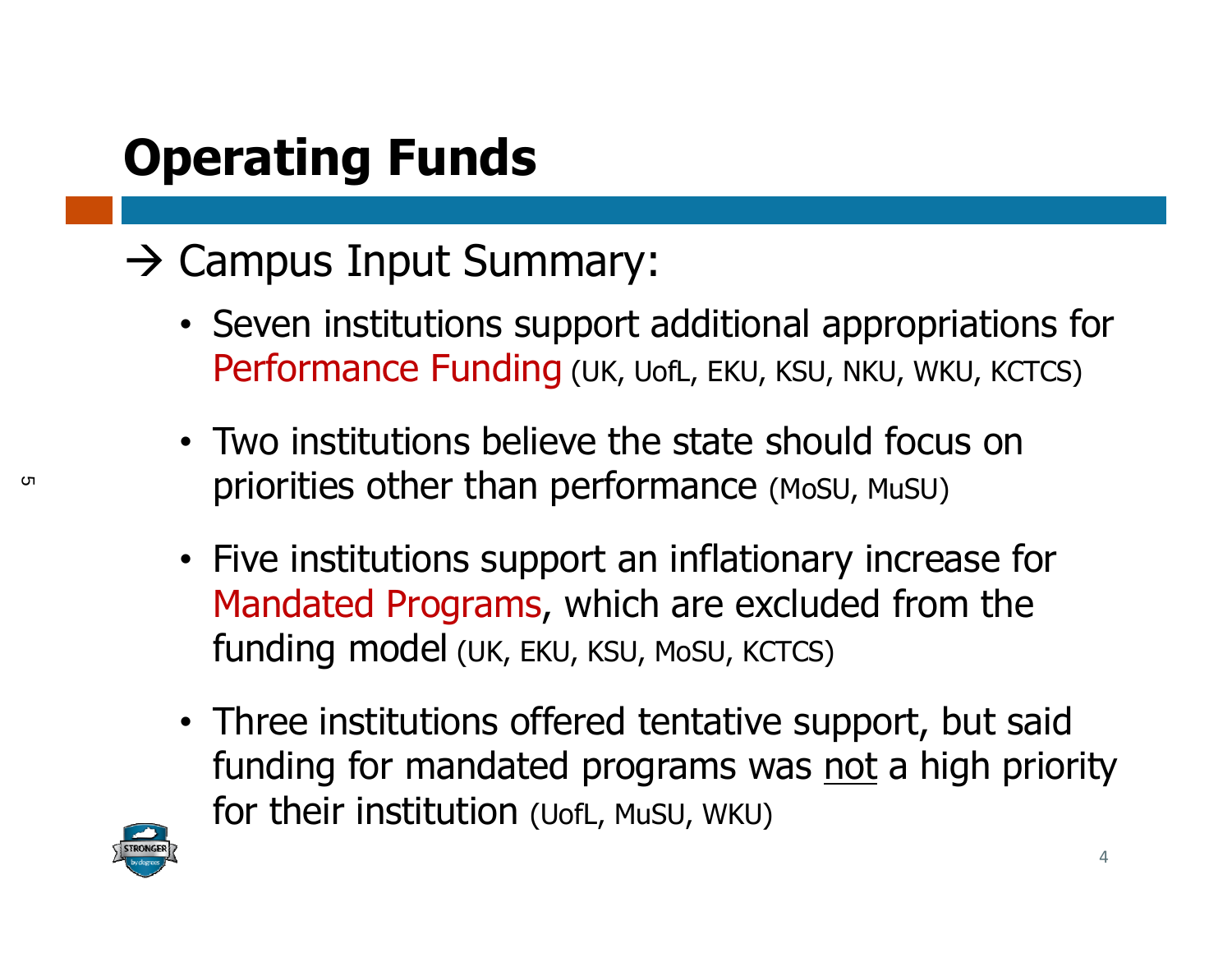#### **Operating Funds (Cont'd)**

- $\rightarrow$  Campus Input Summary (Cont'd):
	- NKU does not support funding for mandated programs
	- Five institutions do not support including a funding request for Growth in Outcomes (UK, UofL, KSU, MuSU, NKU)
	- Two institutions were equivocal regarding growth in outcomes funding (EKU, MoSU)
	- Two institutions expressed support for growth in outcomes funding (WKU, KCTCS)

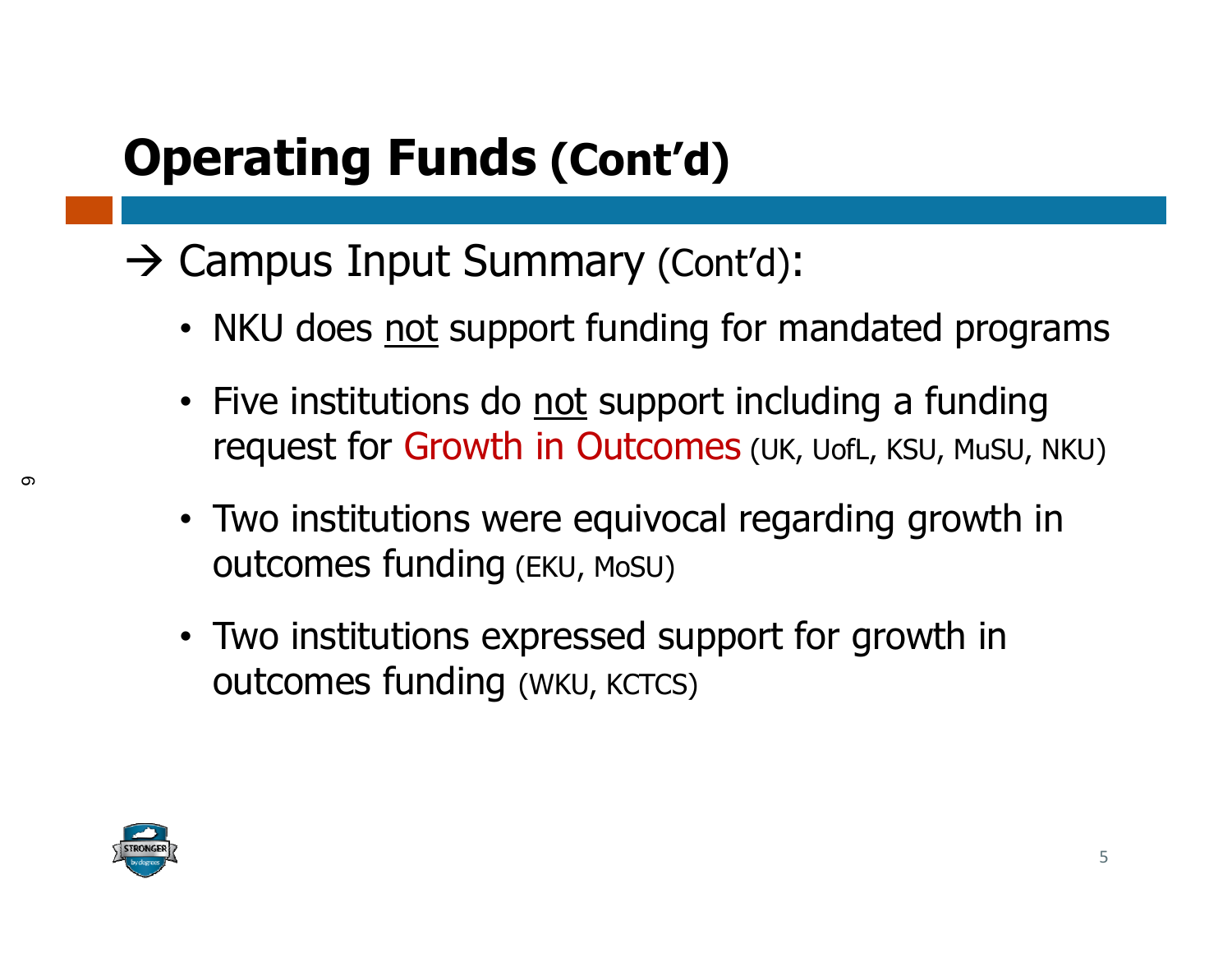## **Operating Funds (Cont'd)**

#### $\rightarrow$  Areas of Agreement:

- $\checkmark$  The 2018-20 budget request should include additional General Fund appropriations for Performance Funding
- $\checkmark$  Most institutions support including an inflationary adjustment for Mandated Programs (2.0% per year)
- $\rightarrow$  Remaining Decision Points:
	- What amounts should be requested for performance funding in FY19 and FY20?
	- Should a request for Growth in Outcomes be included?
	- What is the rationale for each component?



 $\prec$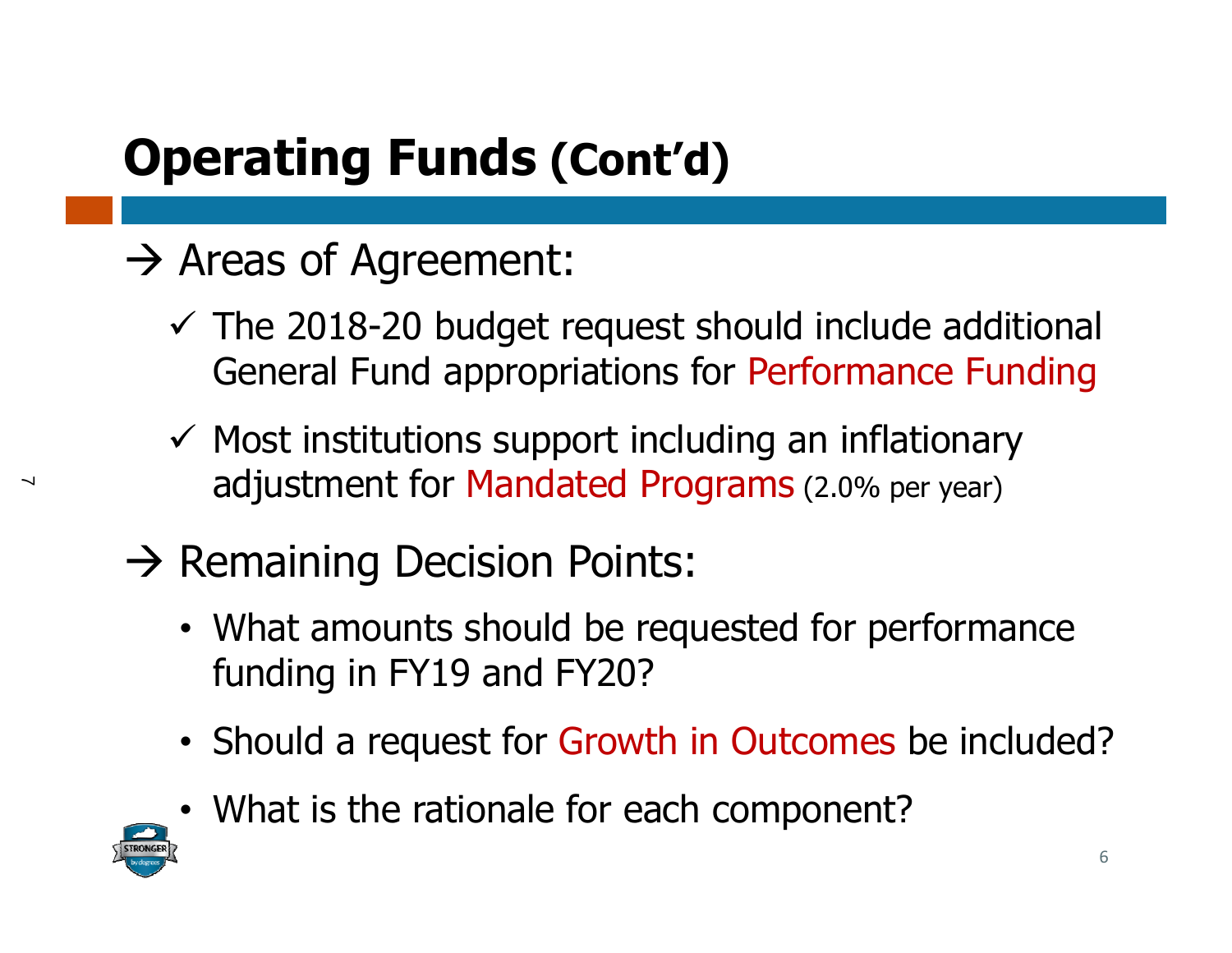## **Operating Funds (Cont'd)**

#### Table 1 - Sample Operating Funds Request (Dollars in Millions)

| <b>Category</b>                   | 2018-19 | 2019-20 |
|-----------------------------------|---------|---------|
| Performance Funding               | \$21.6  | \$43.3  |
| <b>Mandated Programs</b>          | 2.4     | 4.8     |
| <b>Growth in Outcomes</b>         | 0.0     | 17.3    |
| <b>Total Request</b>              | \$24.1  | \$65.4  |
| Increase on FY18 Base (\$886.9 M) | 2.7%    | 7.4%    |

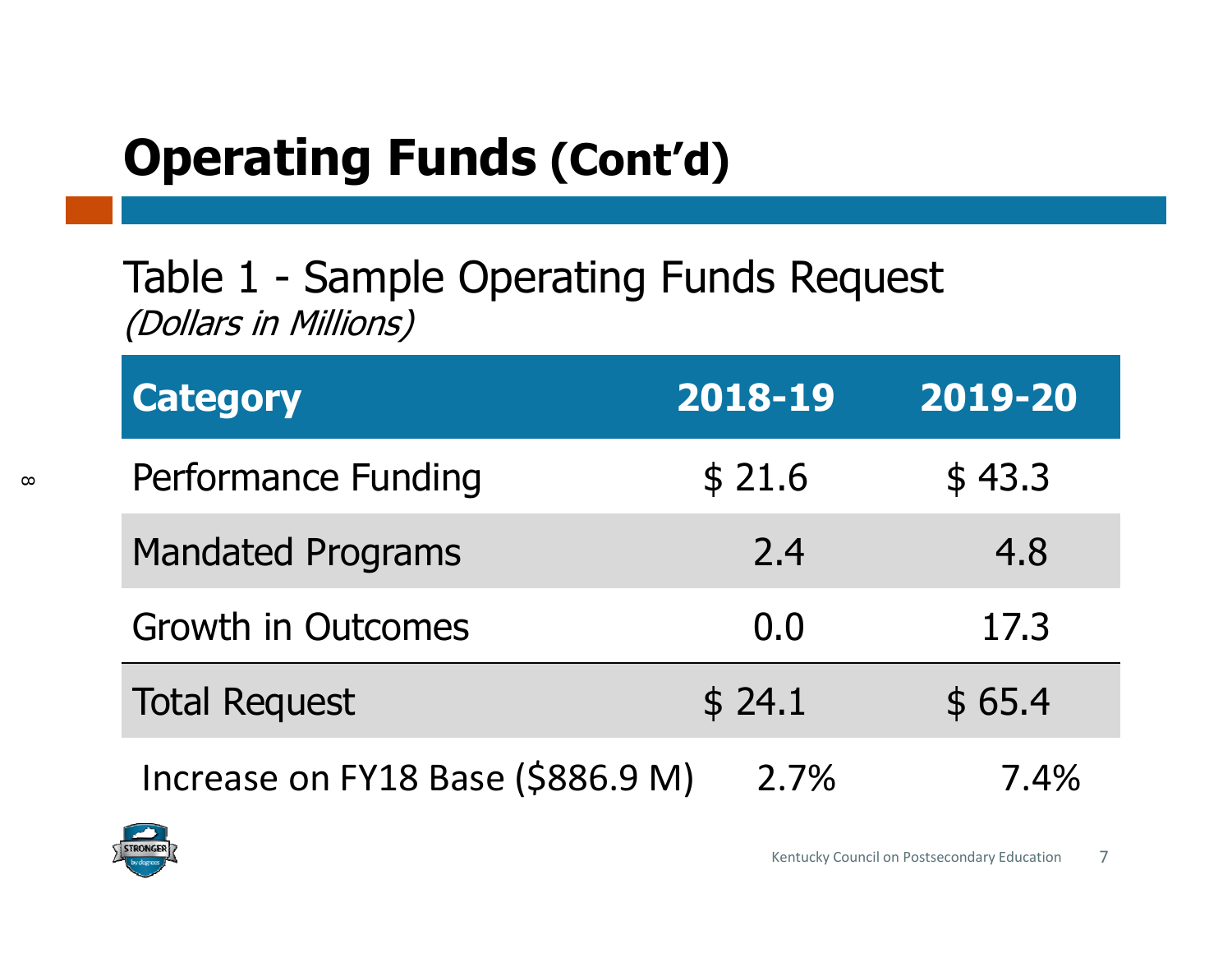#### **Trust Funds**

#### $\rightarrow$  Campus Input Summary:

- Two institutions support another round of funding for Bucks for Brains (UK @ \$120M, UofL @ \$90M)
- One institution supports funding for the Workforce Development Trust Fund (KCTCS @ \$5M)
- Five institutions either do not support a request for trust funds or would prefer that the state focus on other priorities (KSU, MoSU, MuSU, NKU, WKU)
- One institution did not provide input regarding trust funds (EKU)



 $\circ$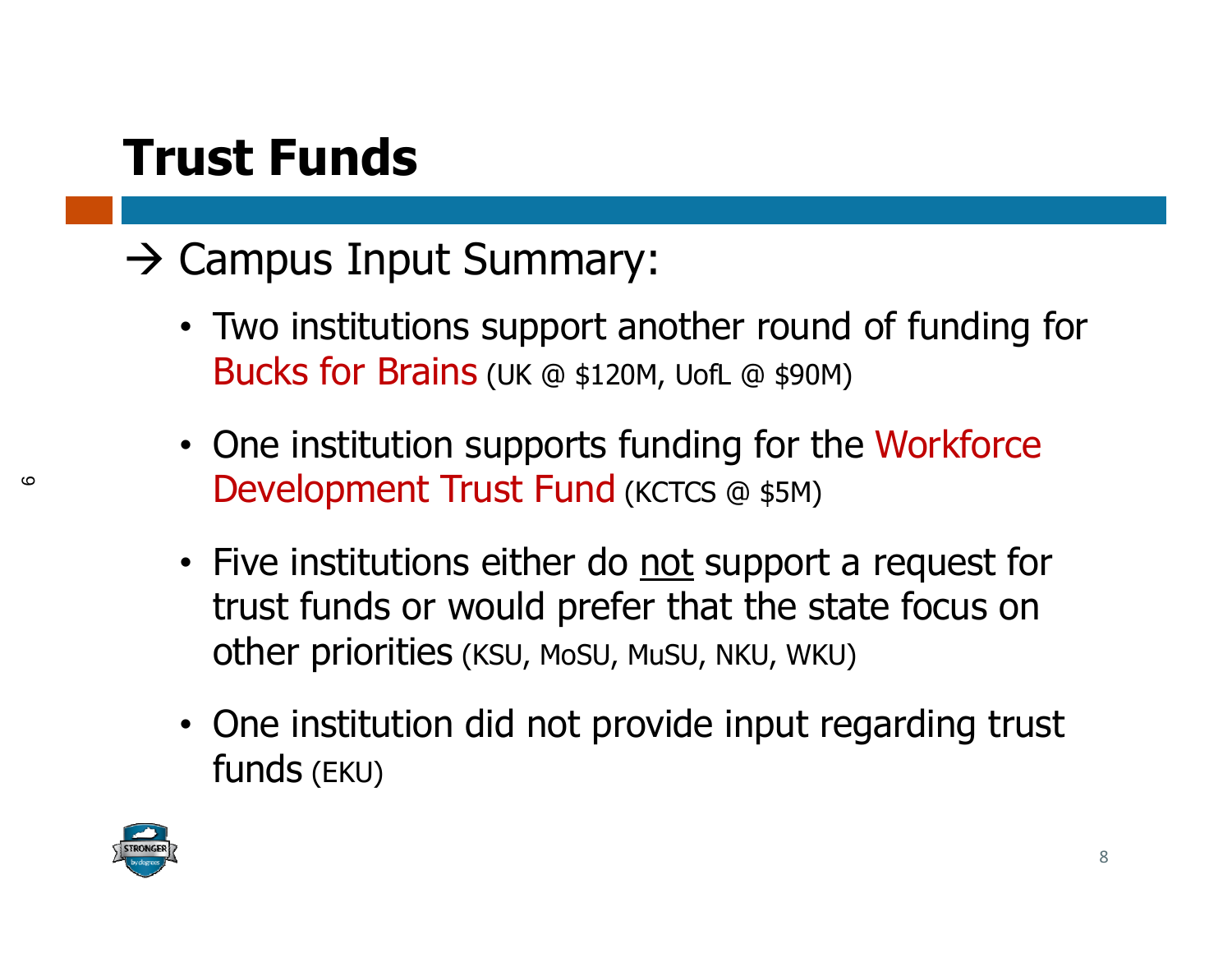#### **Trust Funds (Cont'd)**

- $\rightarrow$  Areas of Agreement:
	- No consensus at this time
- $\rightarrow$  Remaining Decision Points:
	- Should the Council's 2018-20 budget recommendation include a request for Bucks for Brains?
	- Should it include a funding request for the Workforce Development Trust Fund?
	- If yes, in what amounts?

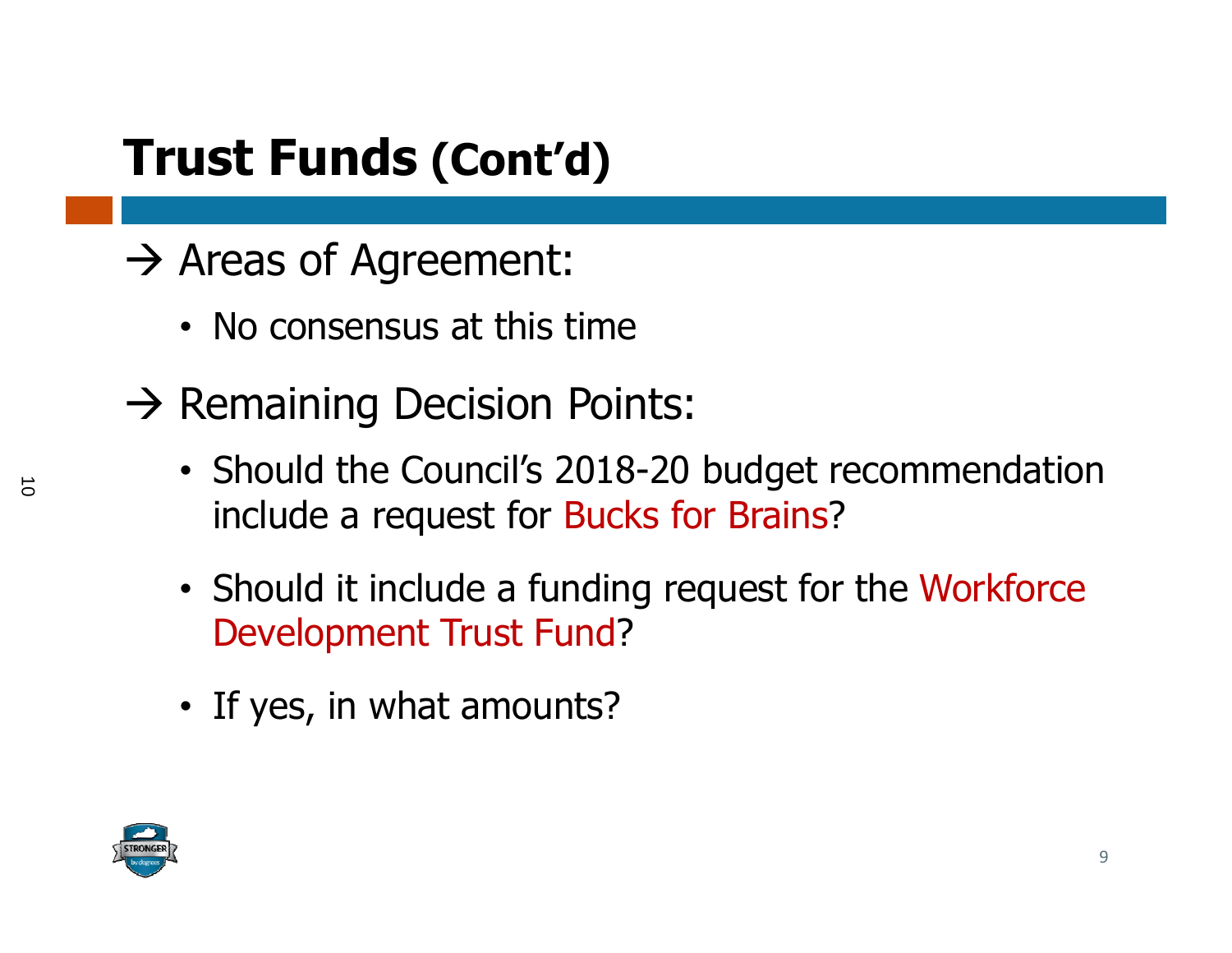#### **Trust Funds (Cont'd)**

#### Table 2 - Sample Trust Funds Request (Dollars in Millions)

| <b>Category</b>              | <b>State Bond</b><br><b>Funds</b> | <b>Annual Debt</b><br><b>Service</b> |
|------------------------------|-----------------------------------|--------------------------------------|
| <b>Bucks for Brains</b>      | \$90.0                            | \$TBD                                |
| <b>Workforce Development</b> | 5.0                               | <b>TBD</b>                           |
| <b>Total Request</b>         | \$95.0                            | <b>TRD</b>                           |

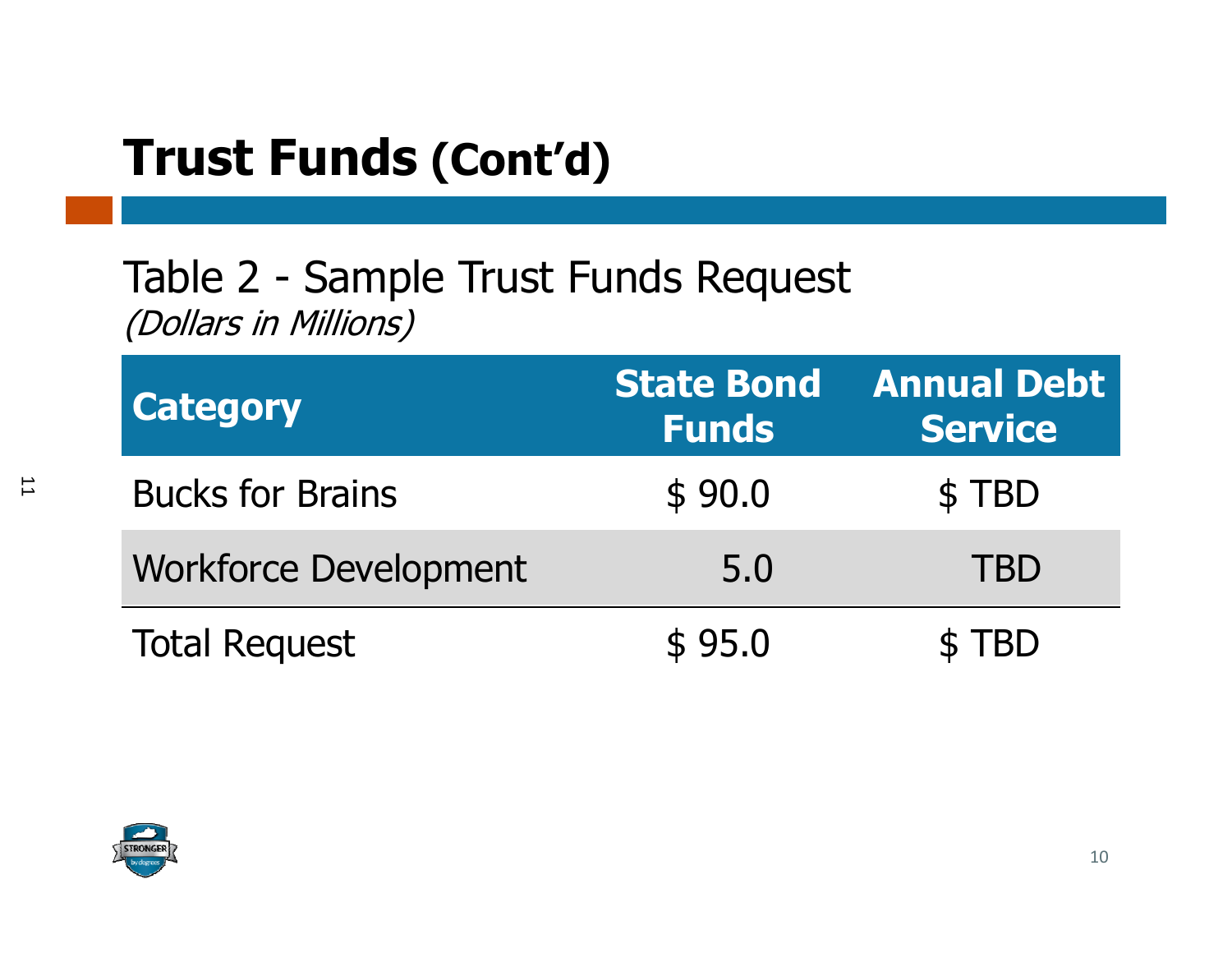#### **Trust Funds (Cont'd)**

**Bucks for Brains Appropriations and** Federally Financed Research and Development (R&D) Expenditures 1972 - 2015



11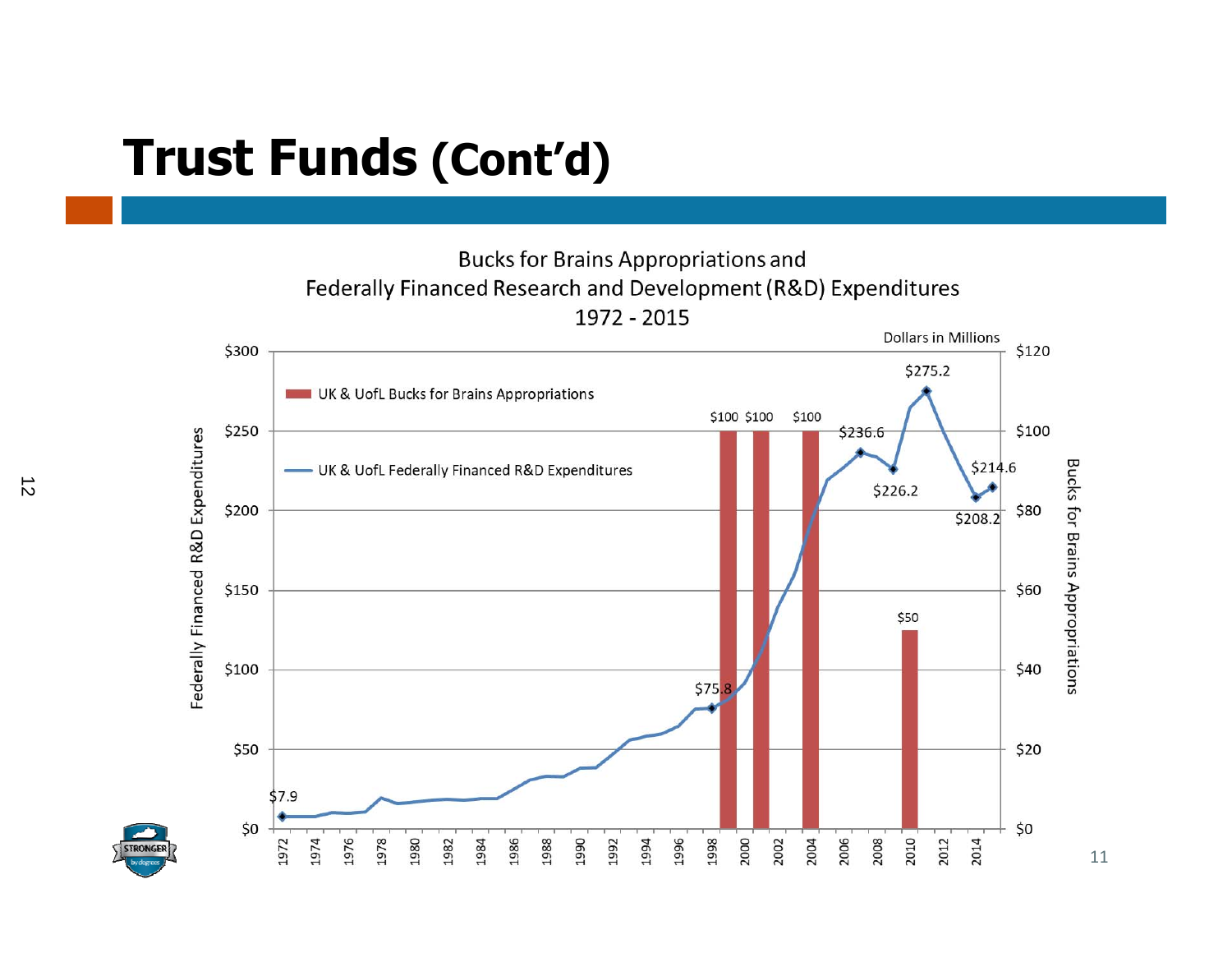## **Special Initiatives**

#### $\rightarrow$  Campus Input Summary:

- Six institutions support including a funding request for KERS/KTRS Increases (EKU, KSU, MoSU, MuSU, WKU, KCTCS)
- NKU favors including a statement of support, but not a request for specific funding amounts
- In addition to the request for pension funds, KCTCS proposes funding for two other initiatives:
	- –– \$19.1 M each year for a Competitive Workforce Initiative
	- – $-$  \$11.0 M each year to offset cost of Dual Credit Tuition Waivers
- UofL proposes funding for two initiatives:
	- $-$  \$1.0 M for Workforce Development and Training



 $-$  \$4.8 M to increase the number of Engineering Graduates  $12$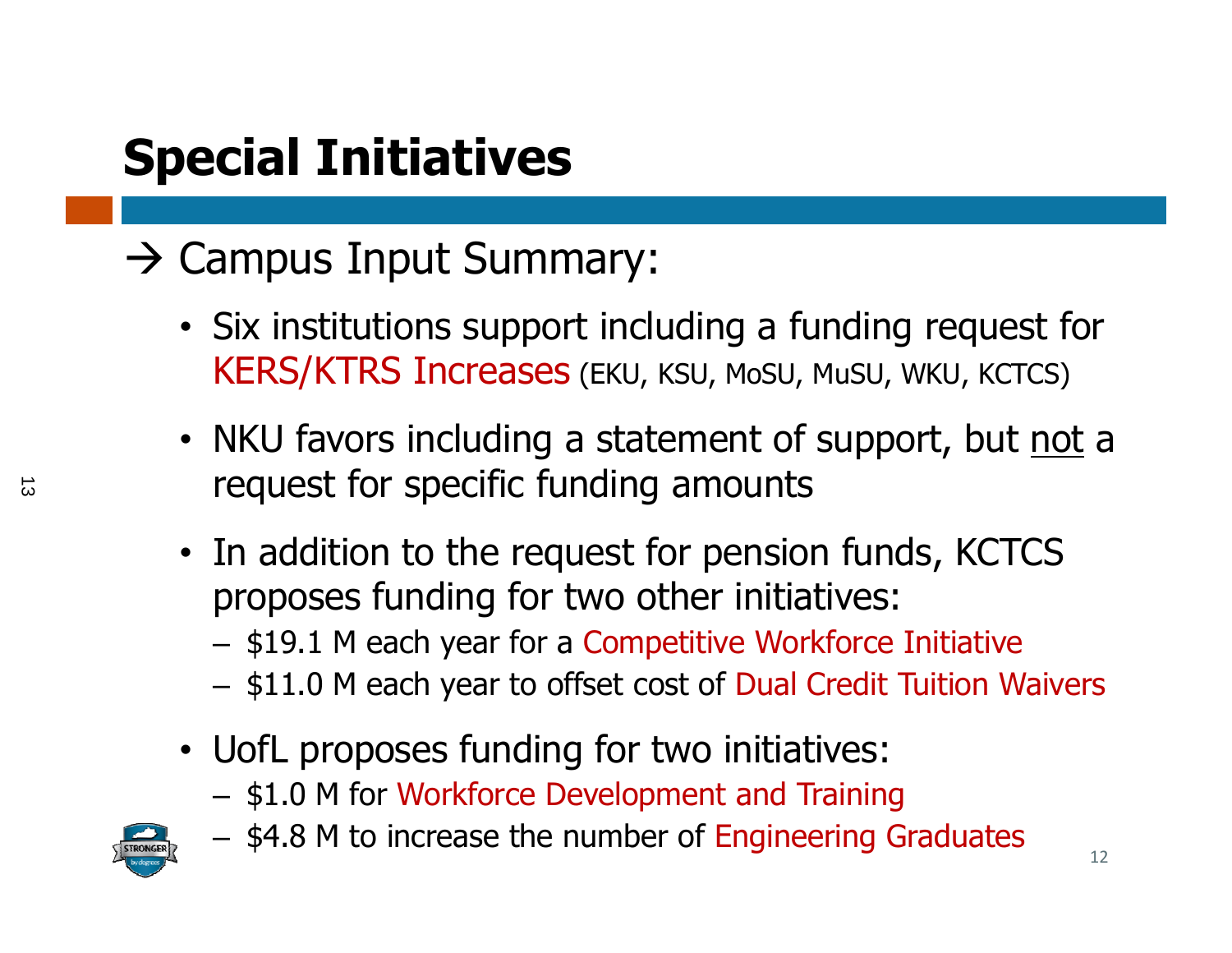## **Special Initiatives (Cont'd)**

- $\rightarrow$  Campus Input Summary (Cont'd):
	- UK did not identify any special initiatives to include in the request
- $\rightarrow$  Areas of Agreement:
	- $\checkmark$  Five comprehensive universities and KCTCS support a request to offset anticipated KERS/KTRS Increases
- $\rightarrow$  Remaining Decision Points:
	- Which, if any, other special initiatives should be included in the Council's 2018-20 budget request?



• What is the compelling rationale? Benefit to the state?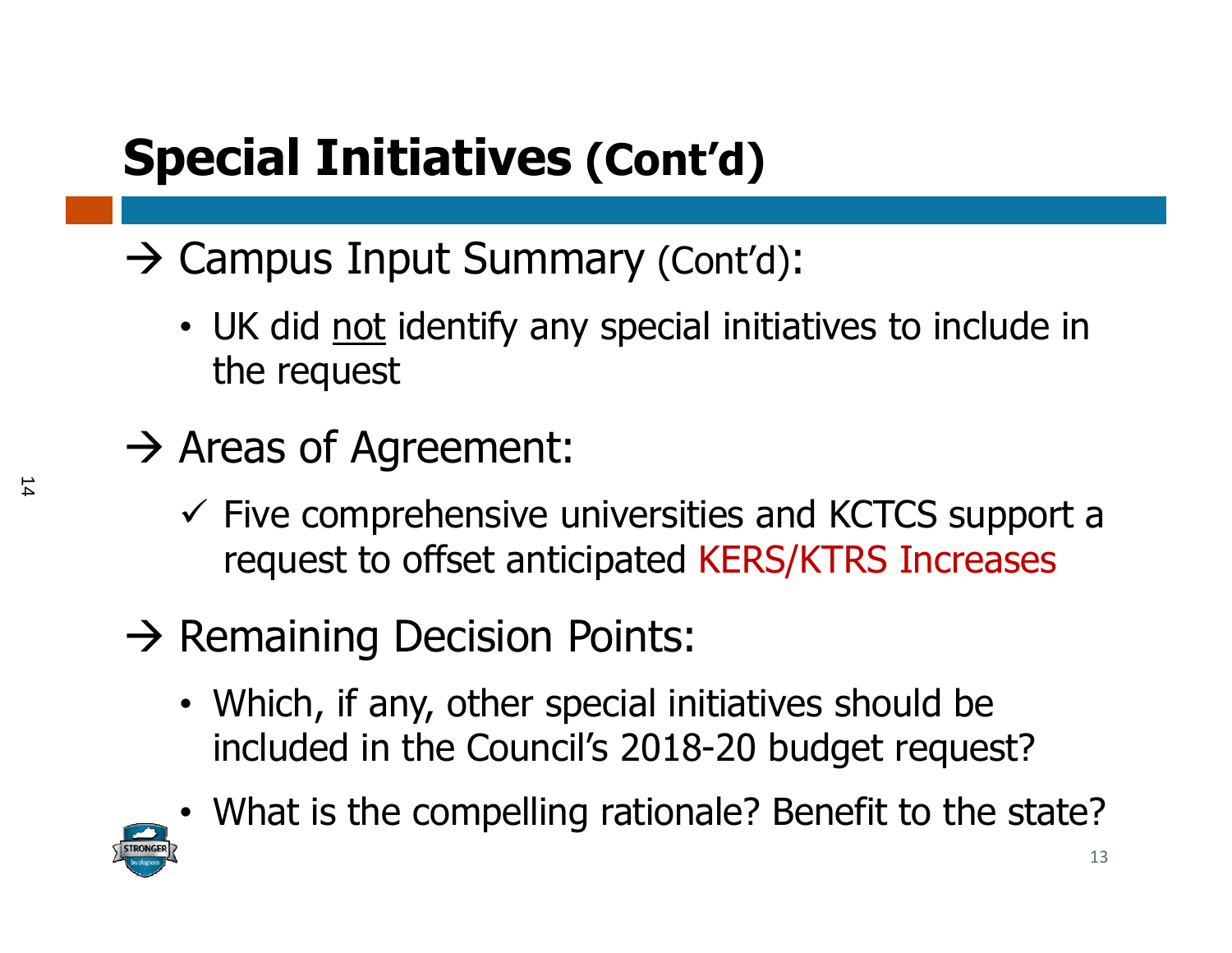## **Special Initiatives (Cont'd)**

#### $\rightarrow$  Additional Campus Input:

- UofL is the only institution that favors including a request for Workforce Development and Training
- UofL is the only institution that supports funding to increase the number of Engineering Graduates
- KCTCS is the only institution that endorses funding for its Competitive Workforce Initiative
- Three institutions support including a request for Dual Credit Tuition Waivers (EKU, KSU, KCTCS)
- Six institutions do not support funding for dual credit



tuition waivers (UK, UofL, MoSU, MuSU, NKU, WKU)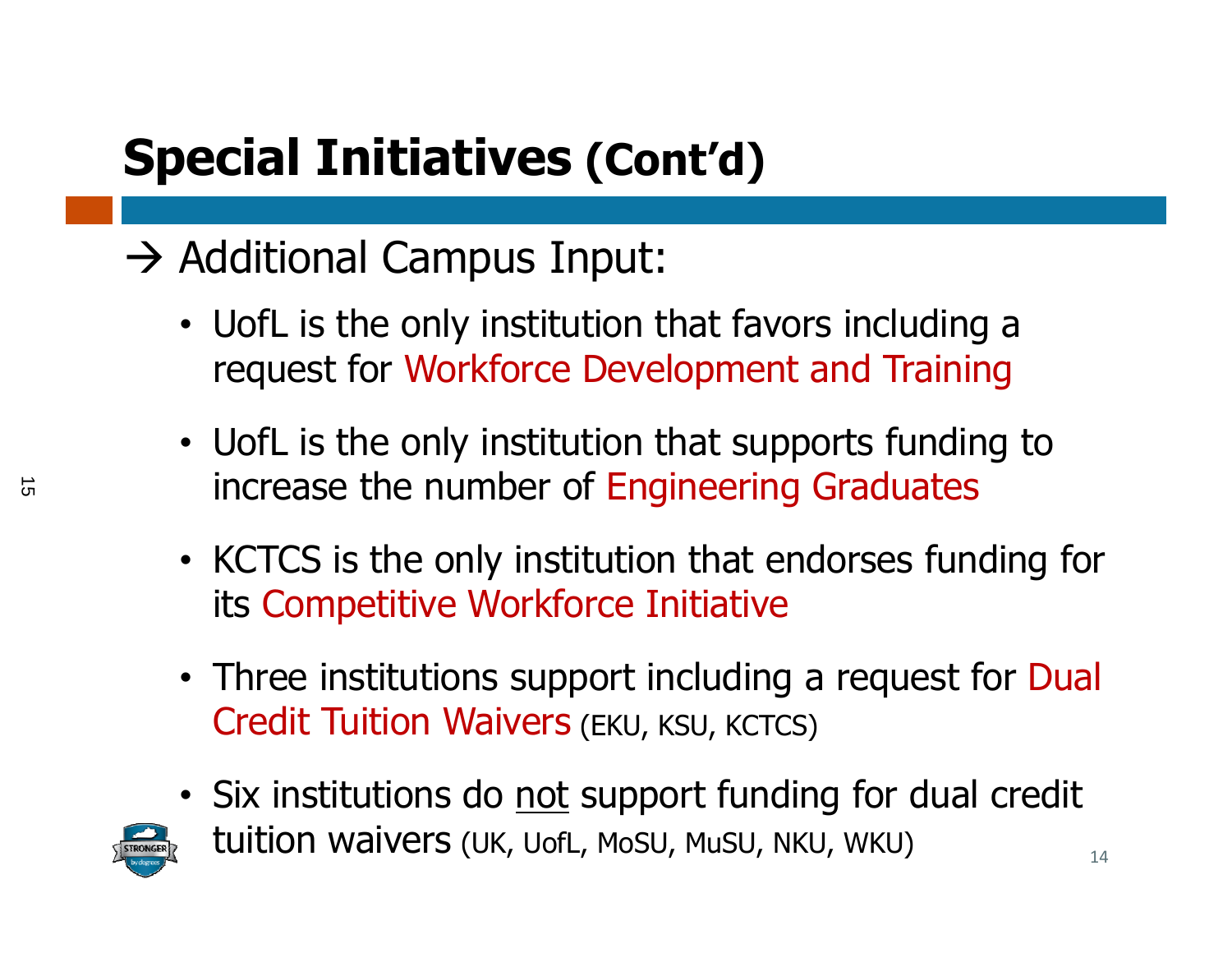## **Special Initiatives (Cont'd)**

#### Table 3 - Sample Special Initiatives Request (Dollars in Millions)

| <b>Category</b>                         | 2018-19    | 2019-20    |
|-----------------------------------------|------------|------------|
| <b>KERS/KTRS Increases</b> <sup>1</sup> | \$27.9     | \$27.9     |
| <b>Other Special Initiative?</b>        | <b>TBD</b> | <b>TBD</b> |
| <b>Total Request</b>                    | \$TBD      | \$TBD      |
| Increase on FY18 Base (\$886.9 M)       | FBD        |            |

 $1$  The required employer contribution rate for KERS employees in non-hazardous positions is expected to increase from 49.5% in 2017‐18 to 84.1% in 2018‐19.

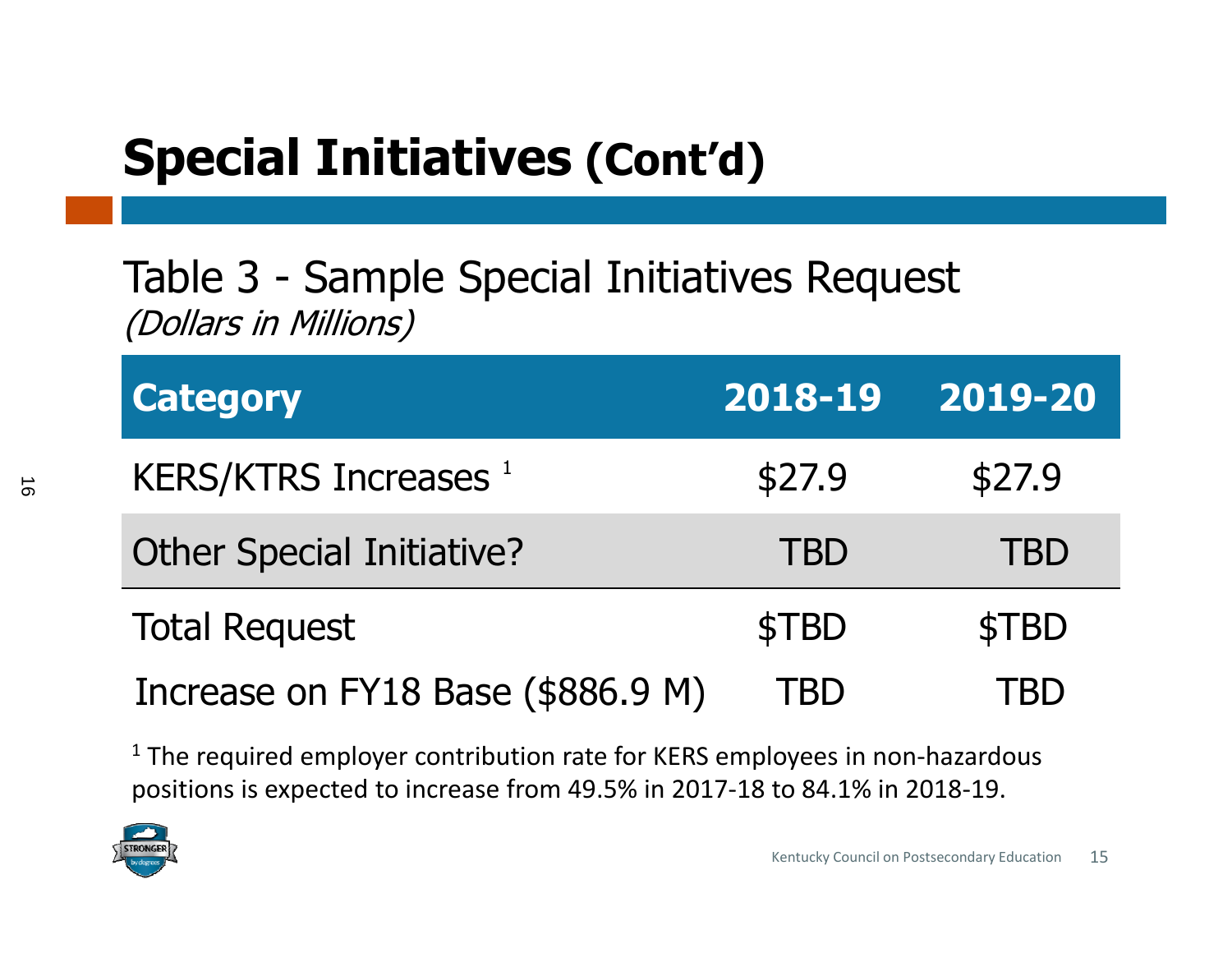## **Capital Projects**

#### $\rightarrow$  Campus Input Summary:

- Seven institutions support a request that focuses on Asset Preservation (UofL, EKU, KSU, MoSU, MuSU, NKU, KCTCS)
- UK supports state bonds for top priority projects
- WKU believes operating funds should take precedence over capital funding
- All institutions support an Optional Student Fee, outside of Council approved tuition and fee ceilings, that can be used to finance asset preservation projects
- All institutions support including a funding request for an Information Technology and Equipment pool

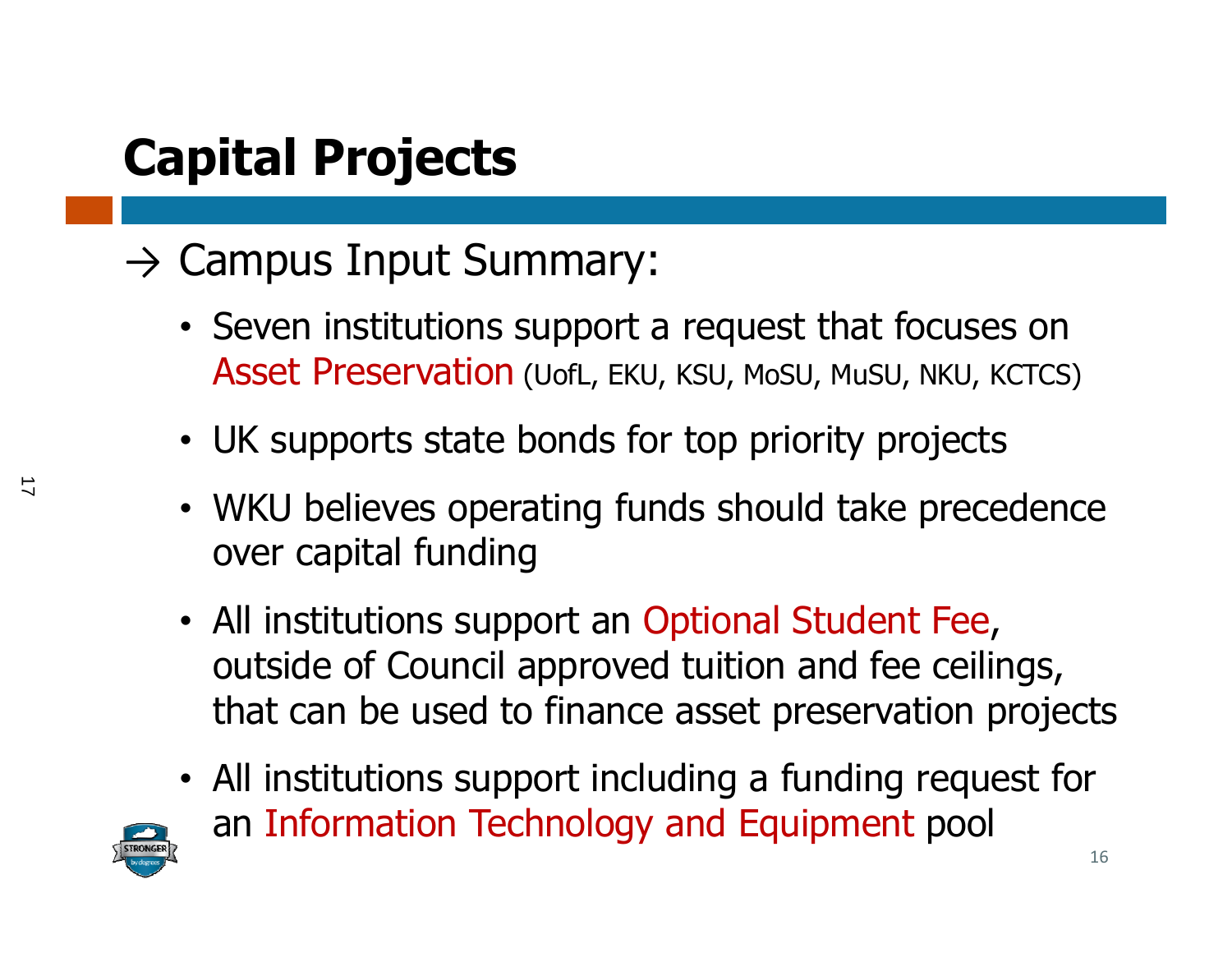- $\rightarrow$  Campus Input Summary (Cont'd):
	- Several CBOs support using each institution's share of total E&G expenses to distribute IT & Equipment pool
- $\rightarrow$  Areas of Agreement:
	- $\checkmark$  Most institutions believe the Council's capital request should focus on Asset Preservation, as opposed to New Construction
	- $\checkmark$  Most institutions support using share of system total asset preservation need to allocate state bond funds
	- $\checkmark$  All institutions support a change in the Council's tuition policy that would allow an Asset Preservation Fee

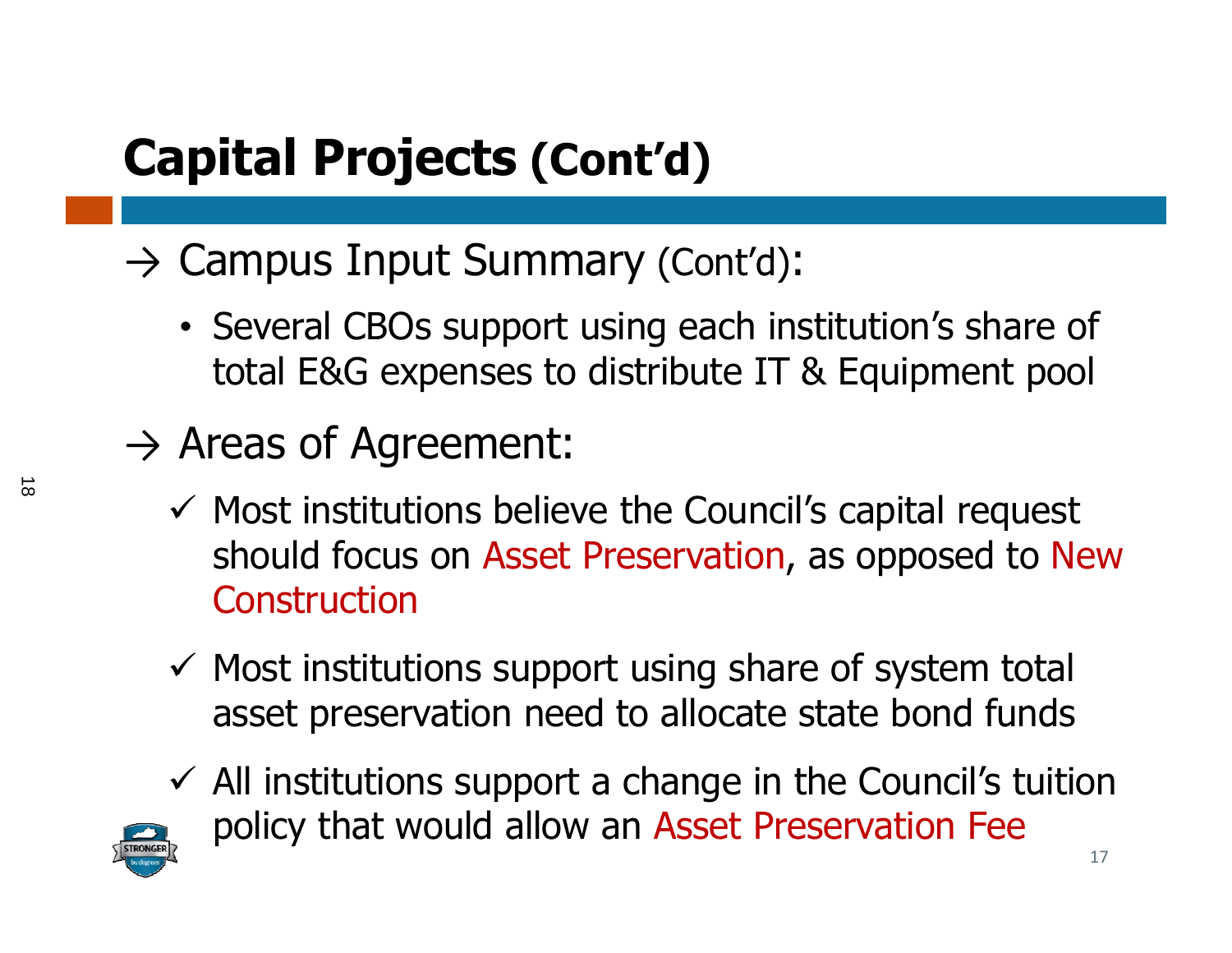- $\rightarrow$  Areas of Agreement (Cont'd):
- $\checkmark$  The 2018-20 budget request should include state bond funds for an Information Technology & Equipment pool
- $\rightarrow$  Remaining Decision Points
	- What amount of state bond funds should be requested for asset preservation projects in 2018-20?
	- Should the Council and institutions lobby for something other than the traditional dollar-for-dollar match?
	- Is share of sector total E&G expenses an appropriate method for allocating an information technology and equipment pool among institutions?

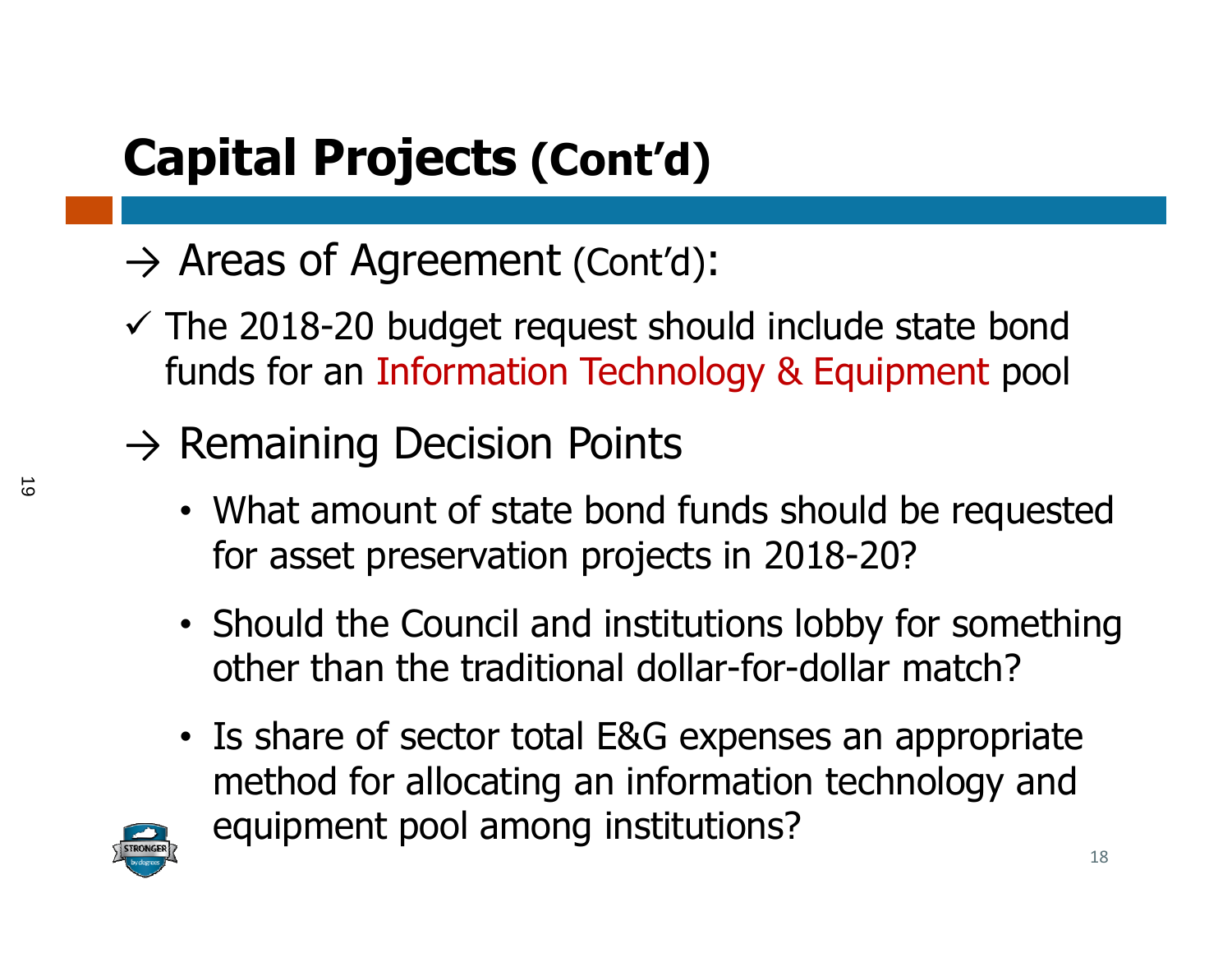#### Table 4 – Sample Capital Projects Request (Dollars in Millions)

| <b>Category</b>                                     | <b>State Bond</b><br><b>Funds</b> | <b>Annual Debt</b><br><b>Service</b> |
|-----------------------------------------------------|-----------------------------------|--------------------------------------|
| <b>Asset Preservation</b>                           | $$600 - $700$                     | \$TBD                                |
| New and Expanded Space                              |                                   | $\Omega$                             |
| Info Tech and Equipment                             | $40 - 60$                         | TBD                                  |
| <b>Total Request</b>                                | $$640 - $760$                     | \$TBD                                |
| <b>Institutionally Funded Project Authorization</b> |                                   |                                      |

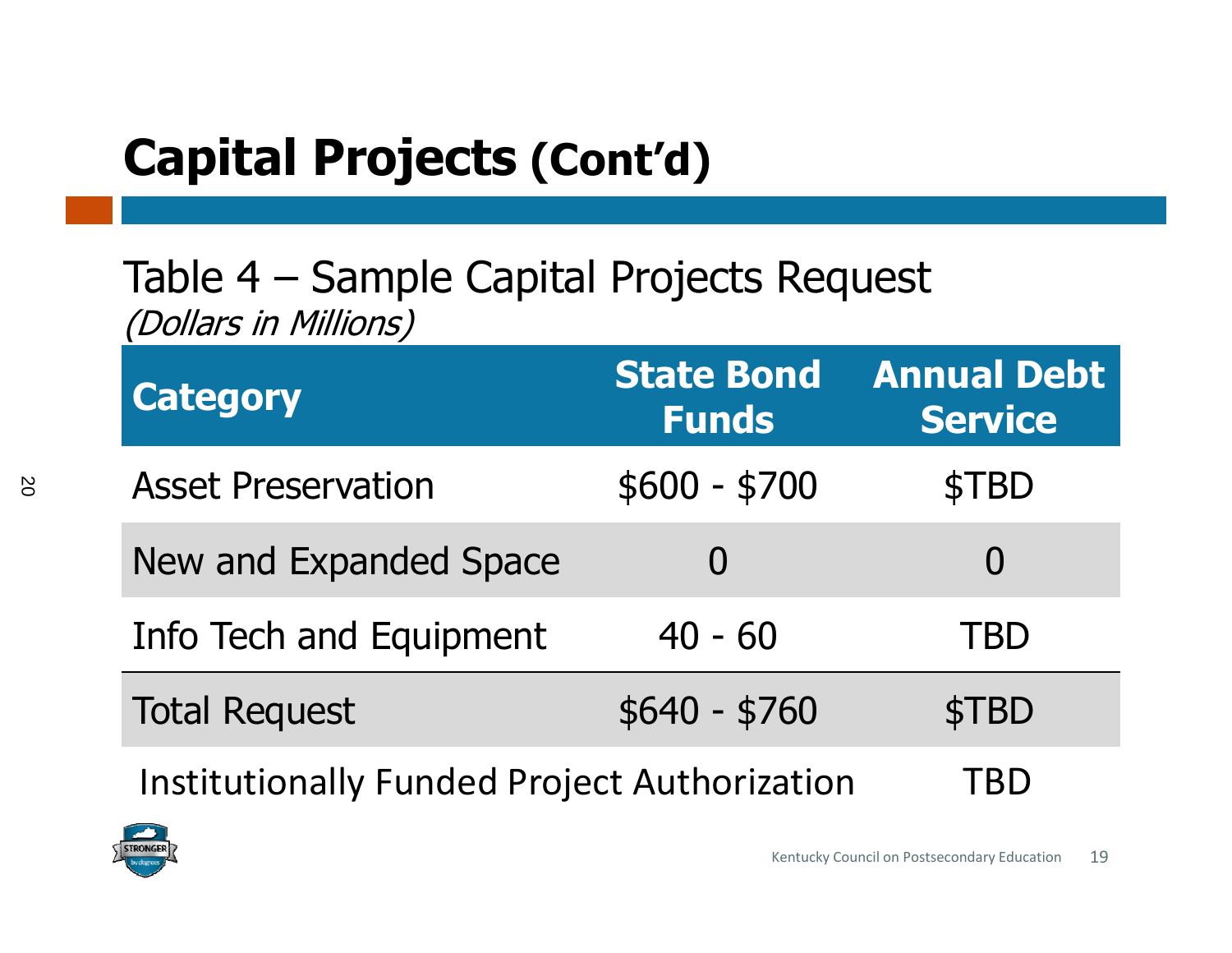

21

20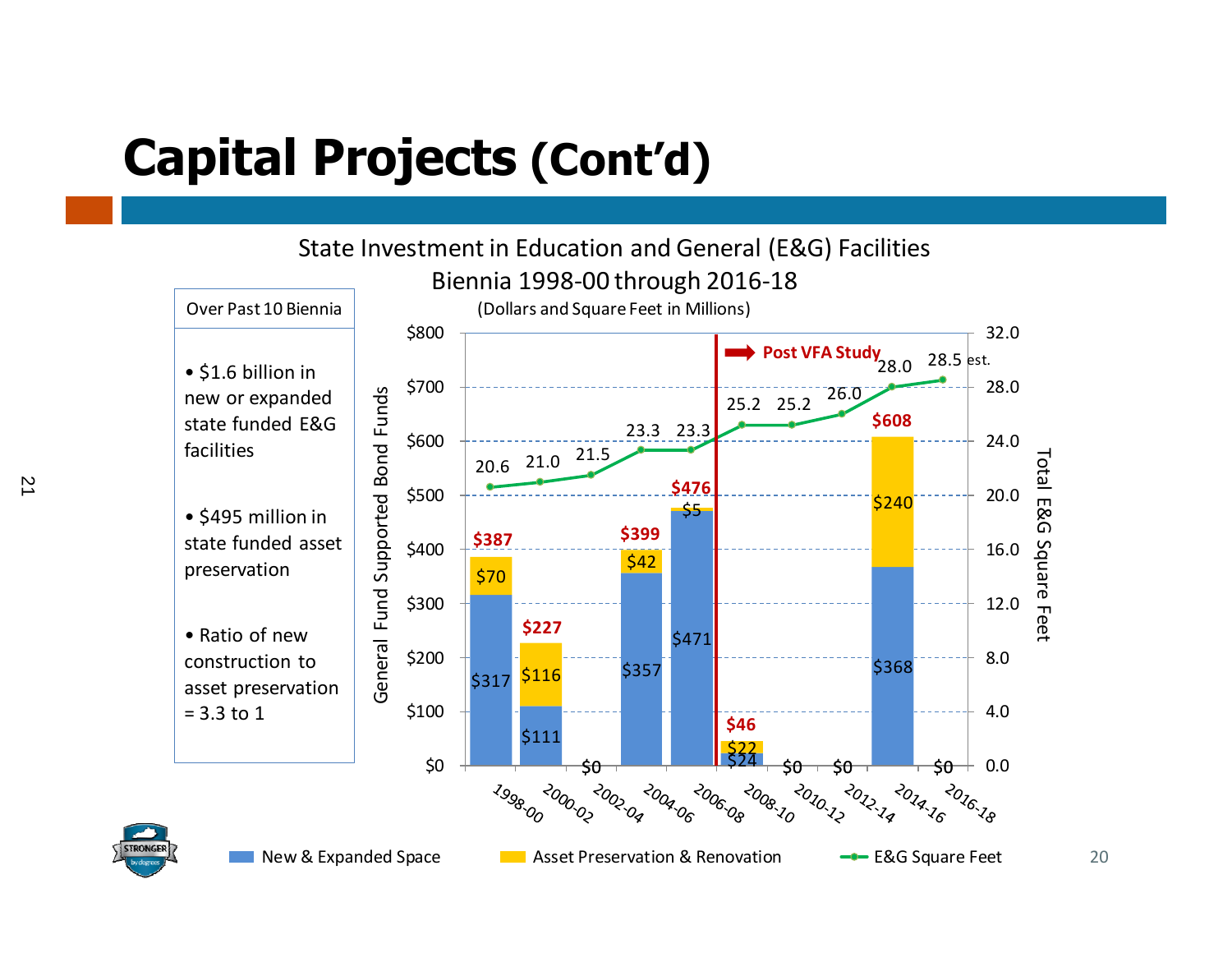Projected Asset Preservation Need versus State Investment Fiscal Years 2007 through 2021

VFA Study Projections: State Investment:

|                              | <b>Projected Asset</b>         |                 | Appropriations for        |
|------------------------------|--------------------------------|-----------------|---------------------------|
| <b>Time Period</b>           | Preservation Need <sup>1</sup> | <b>Biennium</b> | <b>Asset Preservation</b> |
| 2007-2011                    | \$5.1 billion                  | 2008-10         | \$22.0 million            |
| 2012-2016                    | 6.3 billion                    | 2010-12         | 0.0                       |
| 2017-2021                    | \$7.3 billion                  | 2012-14         | 0.0                       |
|                              |                                | 2014-16         | 240.0 million             |
| <sup>1</sup> Cumulative need |                                | 2016-18         | 0.0                       |
|                              |                                |                 | \$262.0 million           |



 During the past five biennia, the state has funded about 3.6% of an estimated total \$7.3 billion asset preservation need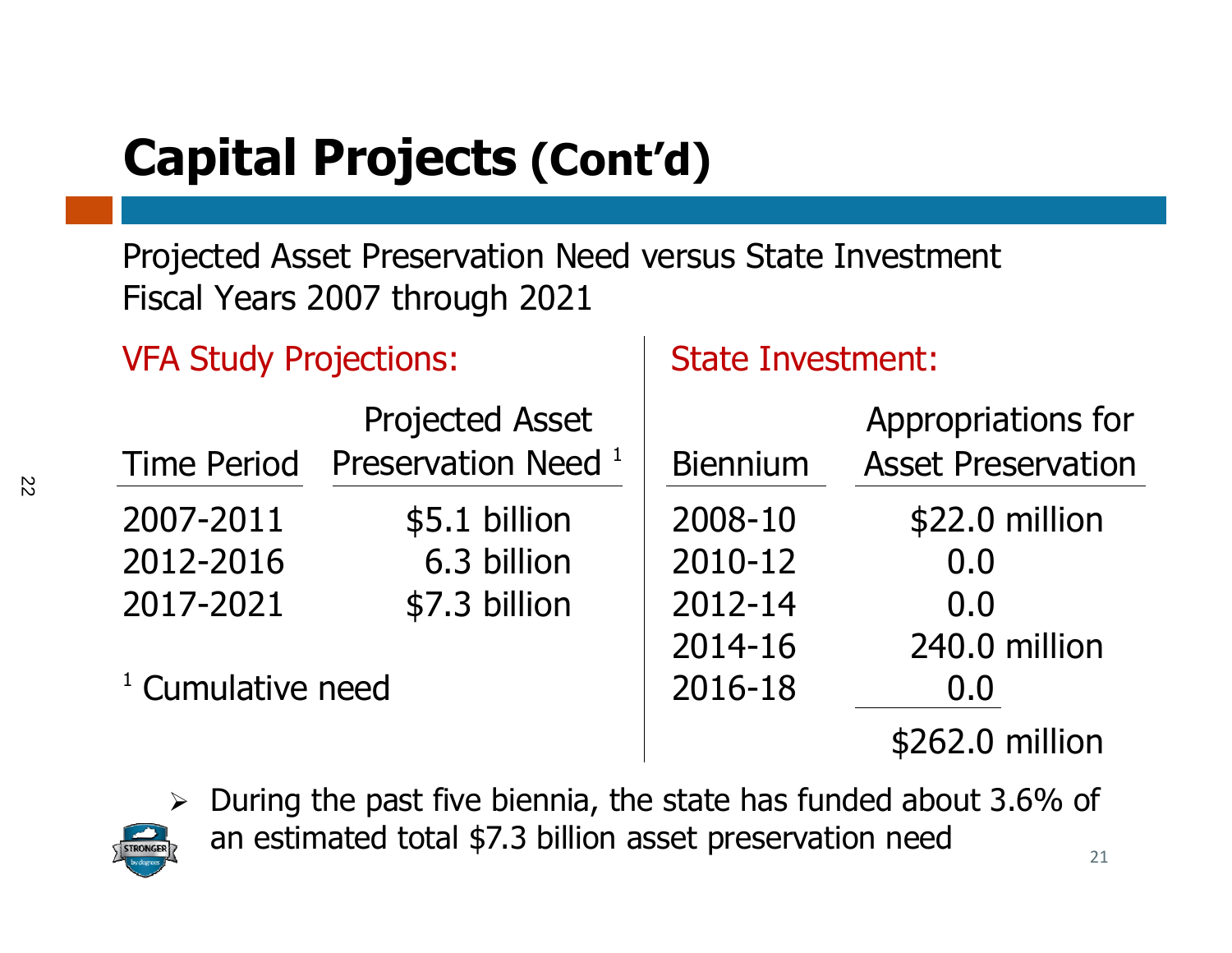

**Council on Postsecondary Education Funding Components**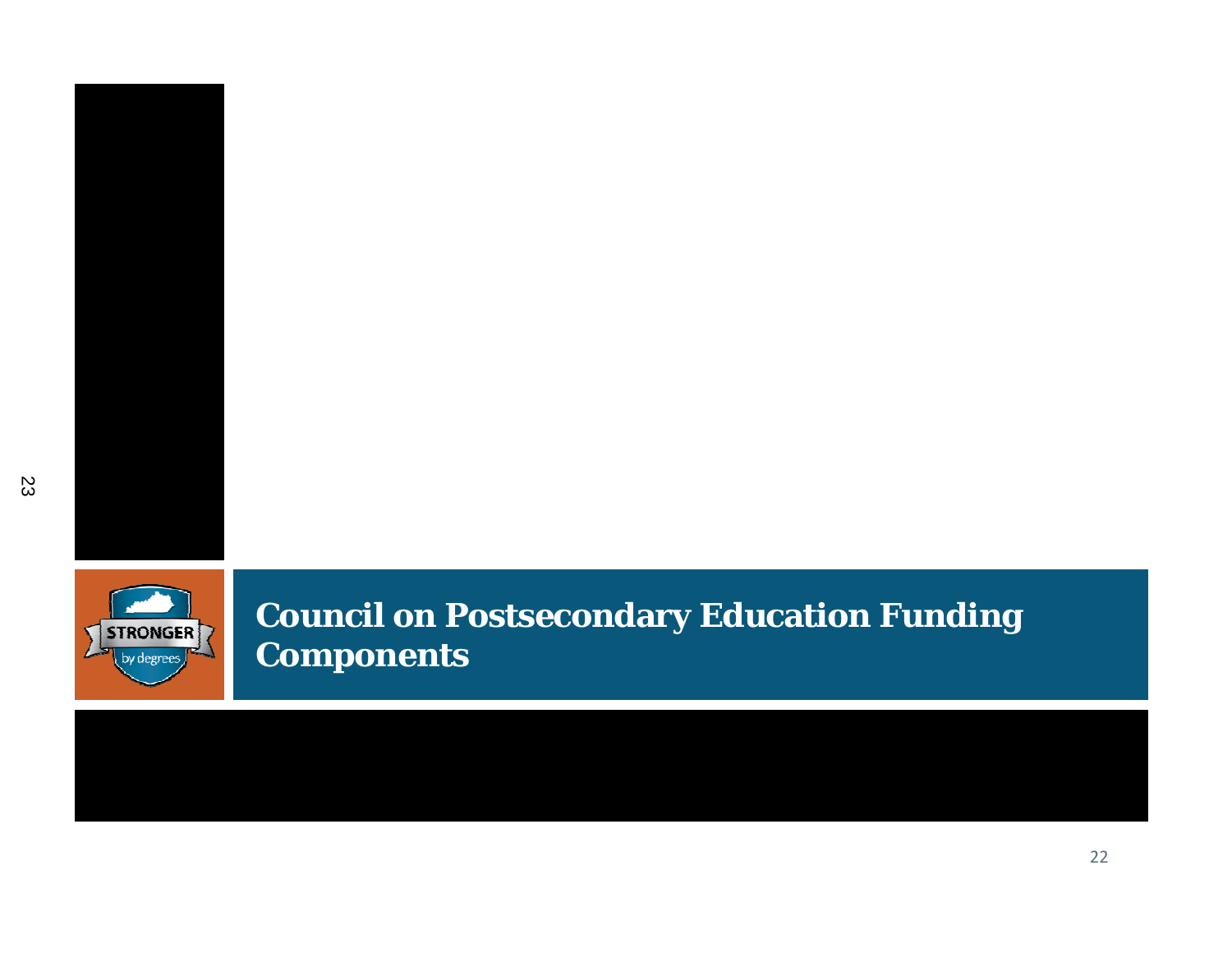# **Operating Funds**

Table 5 - Sample Operating Funds Request (CPE) (Dollars in Millions)

| <b>Category</b>                     | 2018-19    | 2019-20    |
|-------------------------------------|------------|------------|
| Defined Calculations and Inflation  | <b>TBD</b> | <b>TBD</b> |
| Kentucky Adult Education            | <b>TBD</b> | <b>TBD</b> |
| <b>Student Success Small Grants</b> | \$1.2      | \$1.2      |
| Contract Spaces - Maintain Spaces   | 0.7        | 0.7        |
| <b>SREB Doctoral Scholars</b>       | 0.1        | 0.1        |
| <b>Military Student Initiative</b>  | <b>TBD</b> | <b>TBD</b> |
| <b>Commonwealth College</b>         | 2.4        | 2.4        |
| <b>Total Request</b>                | \$TBD      | \$TBD      |
| Increase on FY18 Base (\$41.5 M)    | TBD        | `BD        |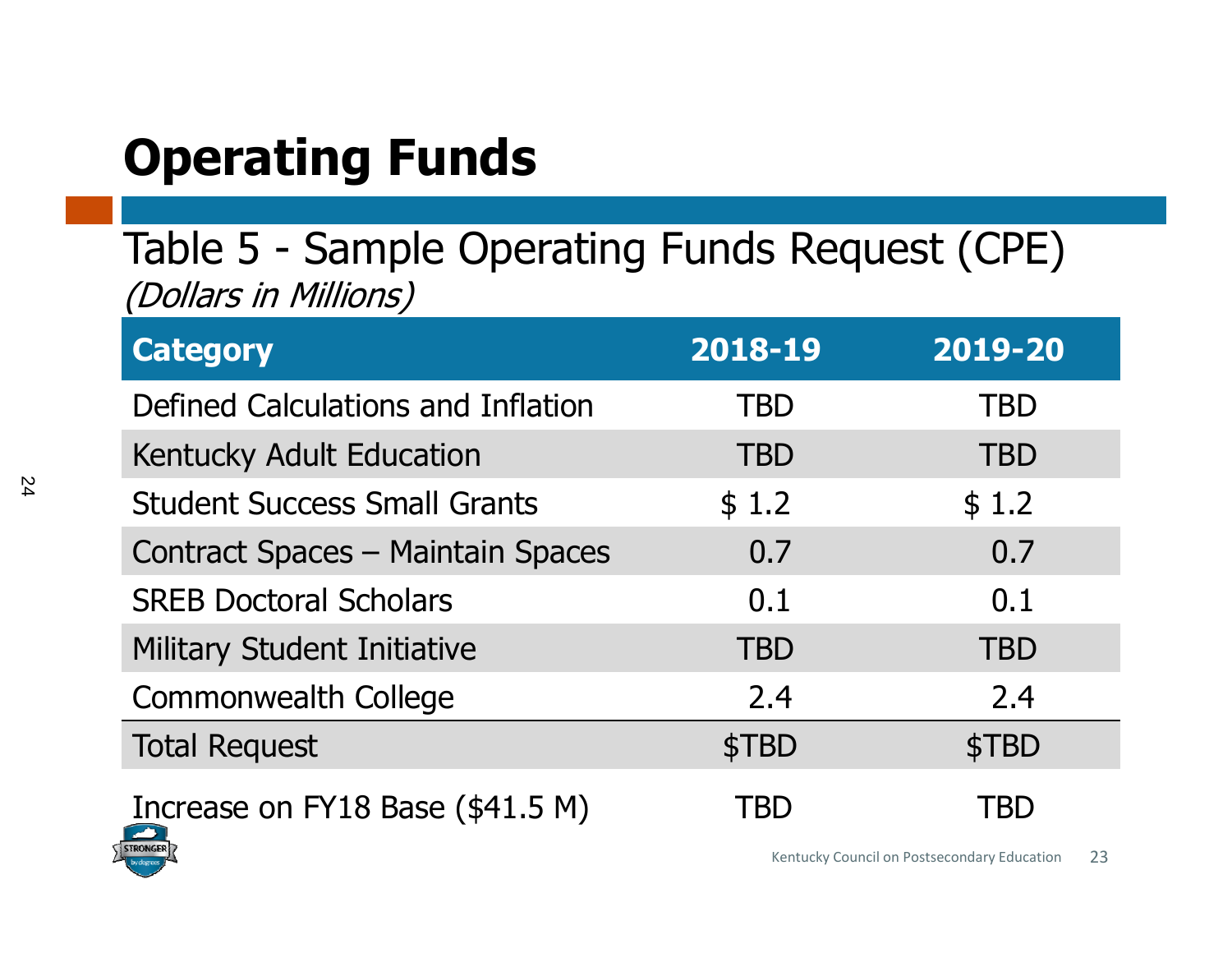#### **Capital Projects**

Table 6 – Sample Capital Projects Request (CPE) (Dollars in Millions)

| <b>Category</b>                                            | <b>State Bond</b><br><b>Funds</b> | <b>Annual Debt</b><br><b>Service</b> |
|------------------------------------------------------------|-----------------------------------|--------------------------------------|
| <b>Military Student Initiative</b>                         | \$2.0                             | \$TBD                                |
| <b>Commonwealth College</b>                                | 4.0                               |                                      |
| <b>Enhance Kentucky</b><br><b>Regional Optical Network</b> | 1.0                               | TBD                                  |
| <b>Total Request</b>                                       | \$7.0                             | TBD                                  |